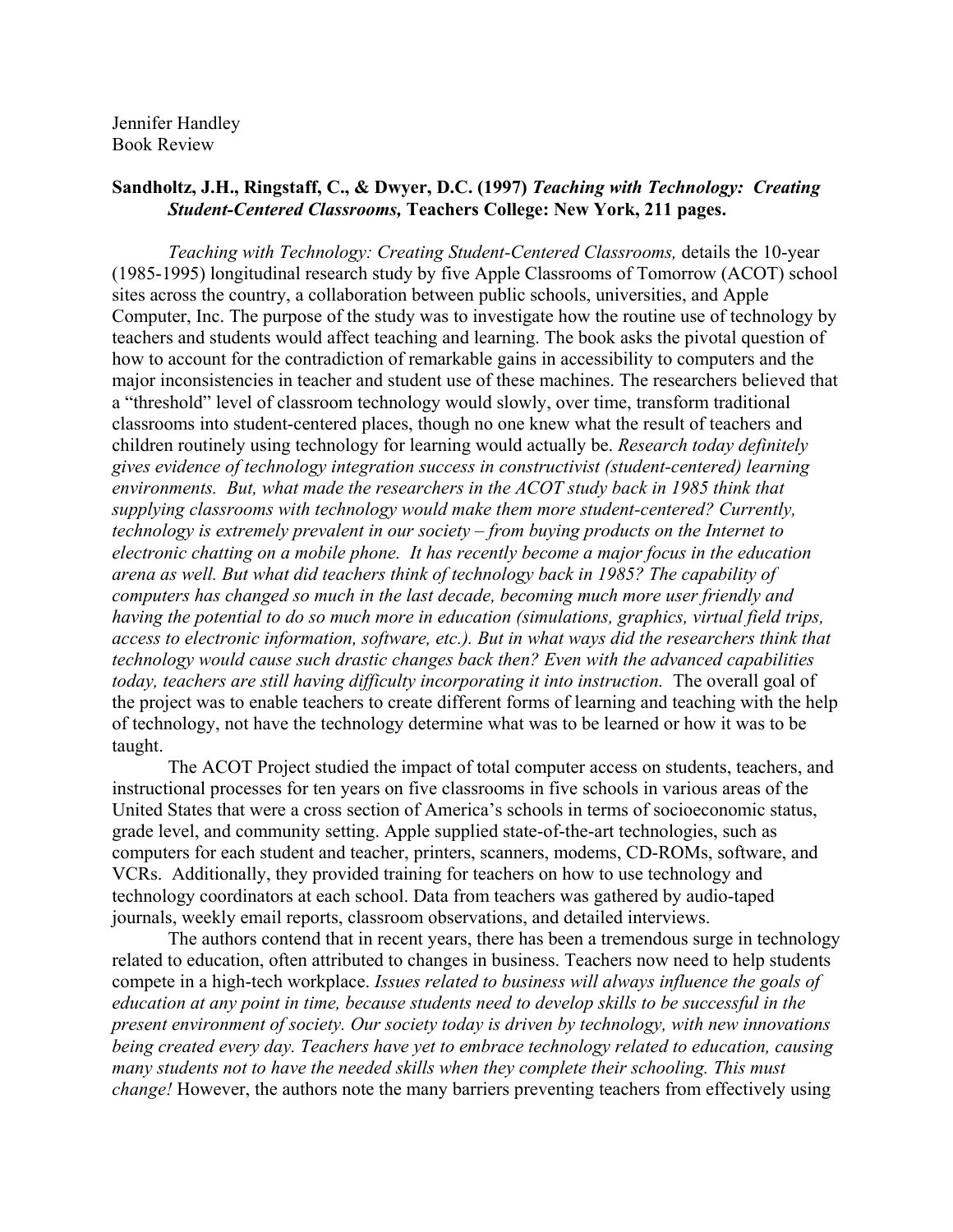technology, such as varied access (by social class, gender, race, and native language), the way it is used (low achieving students are less likely to use technology to enhance critical thinking skills) and teachers' lack of knowledge and skills in technology integration. *Also, many teachers do not have the support needed to effectively integrate it -- there's too much of a focus on standardized testing, budget cuts, and no time for planning or professional development.* Many people continue to blame teachers for the lack of technology integration in schools; however, we can't blame them without considering the context for teaching, teacher beliefs about teaching and learning, and professional development.

Many teachers wonder if technology is just another educational fad that will come and go, failing to revolutionize education like previous innovations that made similar promises. *This is a valid concern. Similar claims (about a product revolutionizing education) were made about overhead projectors, TVs, and VCRs, and none of them significantly changed education. Why should teachers take time out of their busy schedules if they don't believe that an innovation will force a positive, lasting change on student learning? What makes educational technology now different and what are the specific ways that it will positively impact student learning? Teachers have to realize the benefits before they will become exemplary technology integrators.* They often question if the benefits of using technology outweigh the extra effort required of them to integrate it into their instruction. During the ACOT study, technology did not revolutionize instruction at first -- teachers used it simply to translate a traditional (text-dominated, lecturerecitation-seat work instructional approach) to an electronic medium. Over time, technology gradually helped to create classroom environments where technologies were used as knowledgebuilding tools for communication and collaboration, media-rich composition, simulation, modeling across the curriculum, where students were more active, there were various types of authentic assessments, interaction was ordinary and purposeful, and where children were both novices and experts. *It is amazing that the use of technology was able to change the classroom environment so much in such a positive way. But was the change caused by the use of technology or by the way that the teachers' philosophies of teaching and learning changed as a result of the technology that was the real reason for the drastic changes over time? Maybe it was a combination of both.* 

The ACOT study found that there were a multitude of positive effects on students as a result of technology integration when it was used as one of many teaching strategies, when it was integrated into the larger curricular framework, when tool applications (word processing, hypermedia, etc.) were emphasized, and when teachers adjusted the use of technology to individual differences in interest and ability. Teachers reported that when learning with technology, students became more excited about learning, spent more time on assignments and projects when using computers (often wanting to work on before/after school and during recess), exhibited more on-task behavior (they were highly involved in their assignments and frequently able to work with little assistance), had more initiative (many went beyond the teacher's expectations for assignments, and an increase in experimentation and risk taking (individual students or small groups of students independently explored new applications and developed skills). *Were these changes a result of the novelty effect or did the students exhibit these positive changes when using technology long-term? When confronted with something new, particularly in a learning situation, most people will display these same characteristics, simply because it's exciting to learn in a new way.* Technology was a catalyst for change in classroom processes because it provided a distinct departure, a change in context that suggested alternative ways of learning.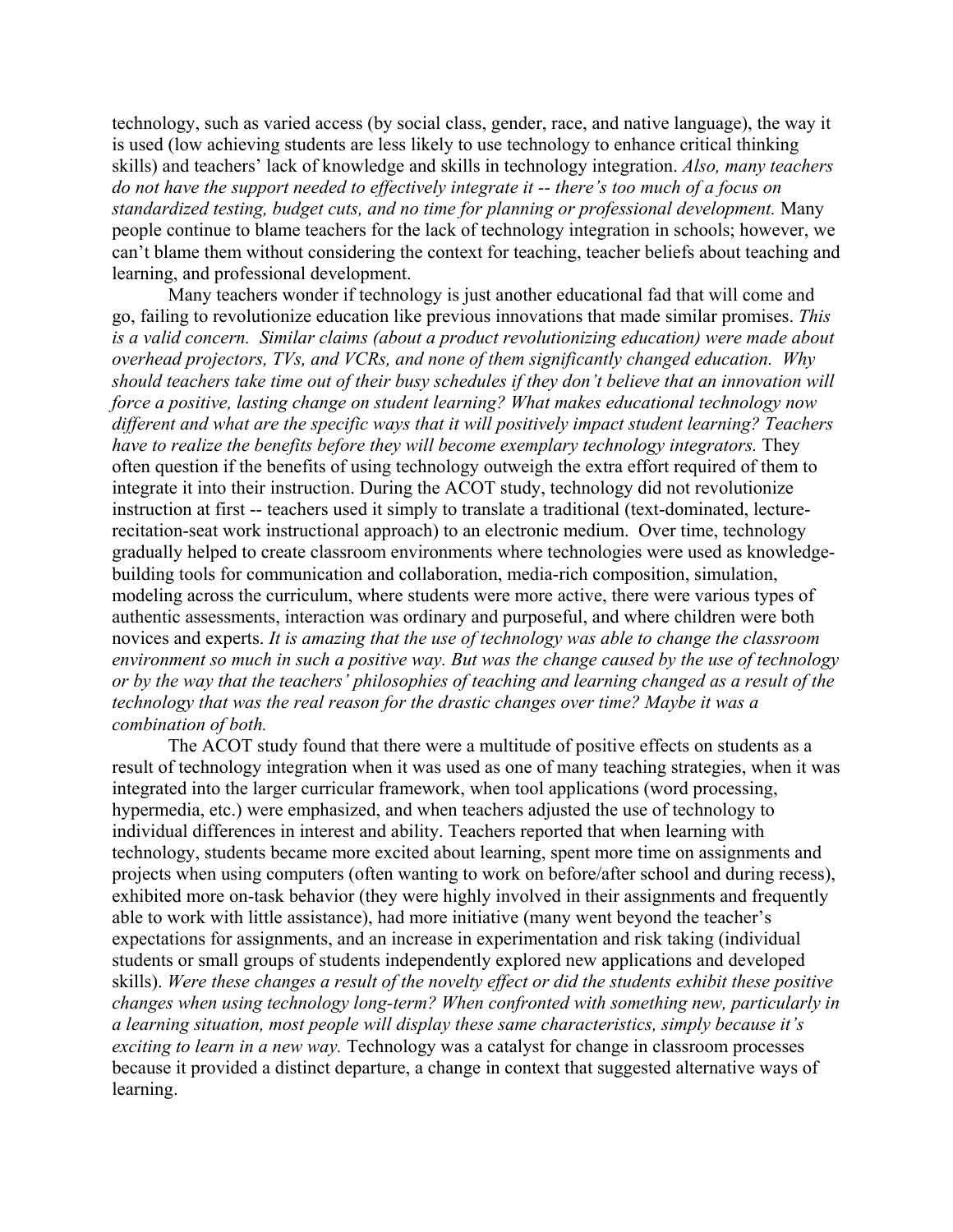The authors present a compelling argument that technology has the potential to change education in beneficial ways, but only under certain circumstances. They emphasize that the operating principle of the study was not for the teachers to use technology all the time, but to use the tool that best supported the learning objective. *Many people in education today don't seem to 'get' this principle, often using technology just to use it. Sadly, by the simple fact that they use technology in their classrooms, they often consider themselves to be expert technology integrators and serve as a negative model for their colleagues. Teachers must realize that technology is only one of many instructional practices and should only be used when it allows you to do something you couldn't do before or that you could do before, but better.* They further assert that teachers need to be at the center of reform efforts related to technology, "as active participants and as leaders of change" (p. 2). *To be "leaders of change," teachers have to be sold on the idea of integrating technology, which means they have to see the positive results with their own eyes and experience success related to technology. Many teachers continue to think that it's just another educational fad, so they are not ready to embrace educational technology or the benefits that it supposedly offers.* The speed and direction of technological evolution in education is closely tied to changes in teacher' beliefs about learning, about teacher-student roles, and instructional practices.

According to the authors, teachers will predictably progress in using technology over time through five specific stages: *entry* (even experienced teachers find themselves facing discipline problems, resource management, and personal frustration), *adoption (*teachers begin to intersperse instruction on how to use technology among traditional whole group lectures), *adaptation (*the new technology is thoroughly integrated into traditional classroom practice and there is higher motivation/ student engagement among students), *appropriation (*evidenced change in classroom practice, teachers' personal mastery of technology, and change in beliefs about the usefulness of technology), and *invention (*teachers experiment with new instructional patterns of teaching and ways of relating to students and to teachers and have an increasing tendency to reflect on teaching, question old patterns, and speculate about the causes behind the changes they are seeing in their students).

*One has to at least question the progressive stages that the authors believe all teachers will go through when learning to integrate technology. Much of the research related to educational technology focuses on how it affects student learning, instead of how it affects issues associated with teachers (such as philosophies of learning, instructional practices, etc.). It seems, however, that although educational technology has become more and more prevalent in schools, many teachers are still failing to be successful at integrating technology effectively and efficiently into their classroom curriculum*. *How many teachers actually get to the appropriation or invention stage of technology integration? What factors do these stages depend on?*  Sandholtz, Ringstaff, and Dwyer note the significance of personal beliefs to instructional evolution and recognize that replacing old teaching habits takes time and repeated success. Additionally, they assert that there are certain barriers that prevent teachers effectively integrating technology into their classrooms, such as limited access (insufficient amounts of hardware and software), technical problems (no on-site technical support, malfunctioning equipment, lack of troubleshooting skills), lack-of-time (no time to continue learning about technology or to develop technology-rich lessons).

In today's education system, there is the rampant problem of many teachers teaching the way that they were taught -- often in a traditional, direct-instruction approach, which generally means transferring ideas from one who is knowledgeable to one who is not. The use of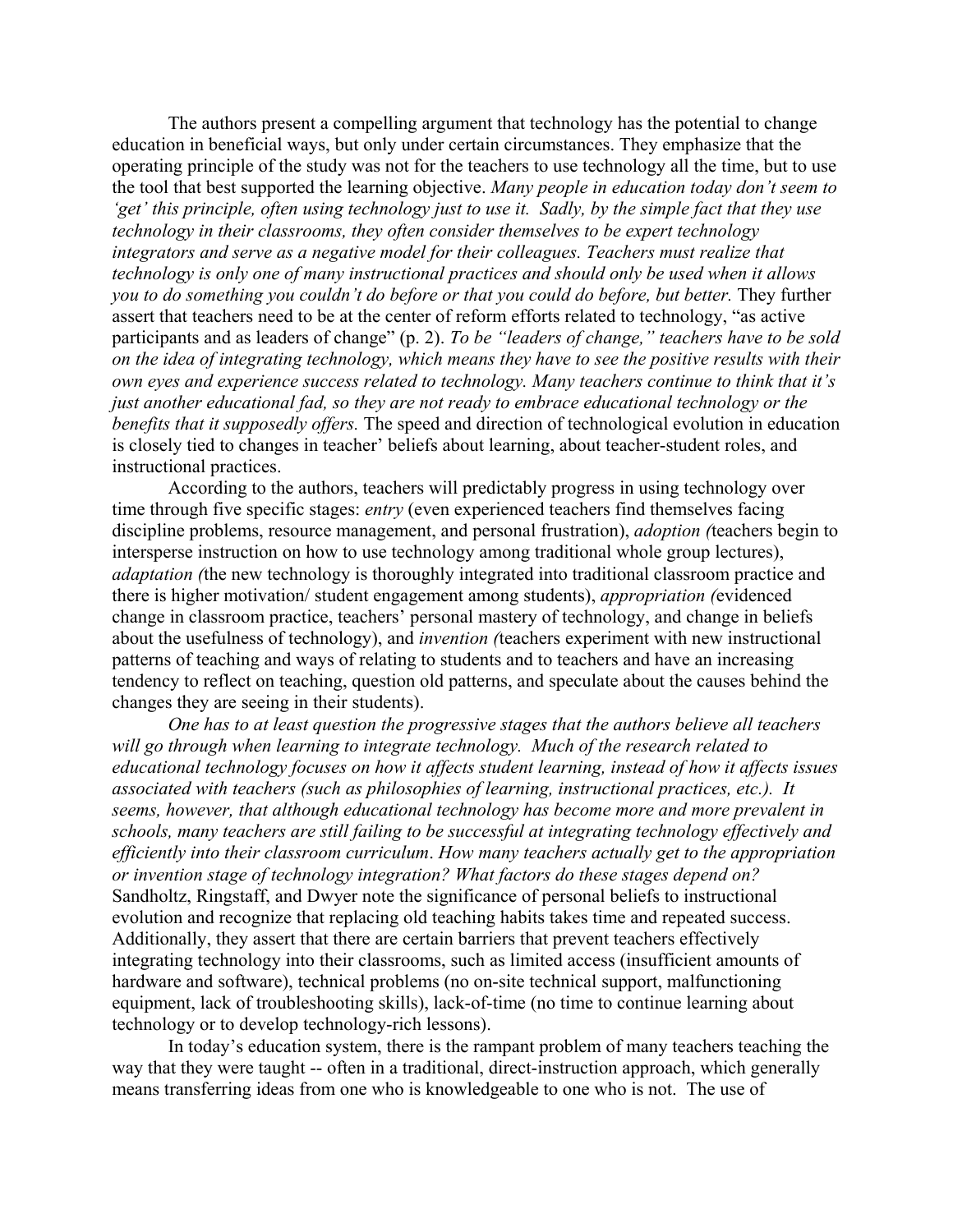technology in the classroom often thrives in a constructive approach, where learning is viewed as a personal, reflective, and transformative process where ideas, experiences, and points of view are integrated. Many teachers do not realize, the book notes, that knowledge instruction (used to introduce skills or concepts, build awareness, etc.) and knowledge construction (to help learners personalize and internalize ideas, create solutions for different contexts, etc.) are complementary to each other -- both have a place in the classroom. However, for those who are just beginning to use technology and are shifting from an instruction to a construction approach for some activities, there are extensive demands in changing deeply held beliefs about classroom activities, roles of teachers and students, goals of instruction, the concept of knowledge, and the definition and measurement of student success. *Learning how to use the technology is hard enough for some teachers. For some, it's almost impossible to change their entire philosophy of teaching as well. A constructivist environment (where many assert that technology integration flourishes) requires teachers to confront many difficult issues, some of which they may not be willing to face.*

 The authors emphasize that for technology integration to be successful, there are several key factors that must occur. There must be a long-term value of change -- it cannot happen overnight. *This is a problem for many educators, because they expect to be immediately successful in integrating technology, not realizing that many variables must be taken into account. Gradual success over time is not good enough for some people (the benefits do not outweigh extra time and effort spent on planning).* Technology should only be used when it is the most appropriate means of reaching a learning goal. It is most powerful when used with constructive teaching approaches that emphasize problem solving, concept development, and critical thinking. Teachers need support from administrators, parents, students, the district, and peers to be successful at integrating technology through the creation of a positive learning environment. For example, professional release time, training workshops, and telecommunication networks between sites provide emotional support through encouragement and instructional sharing. Technical assistance (having a person or team that manages equipment, locates software, and deals with technical problems) can enable teachers to focus on teaching and learning with technology, instead of problems related to the technology. Team teaching (joint planning, developing curriculum, teaching together, and interdisciplinary teaching) creates collaborative environments where teachers can work together to implement changes.

 The ACOT study found that effective staff development for teachers in educational technology greatly facilitates success in effective integration of technology, but only if certain features exist with the program. They believe that current models of technology professional development are inadequate and focus too much on learning about computers instead of learning how to integrate computers into the curriculum. *Given that many teachers still have no idea how to successfully integrate technology into their curriculum it's logical to assume that one of the problems may be that teachers are simply not prepared, often lacking skills not only in technology use, but also in the pedagogy related to technology.* They need to become more hands-on, collaborative, and reflective. According the authors, teachers need opportunities to observe and reflect on a variety of teaching strategies, engage in hands-on use of computers, productivity, software, camcorders, etc., interact with students in real classrooms, share knowledge and experience with others, and create specific plans for technology use in their own classrooms and schools

Teachers are the "gateway" to technology use by students. This book provides practical information on technology integration for teachers or anyone who works with teachers